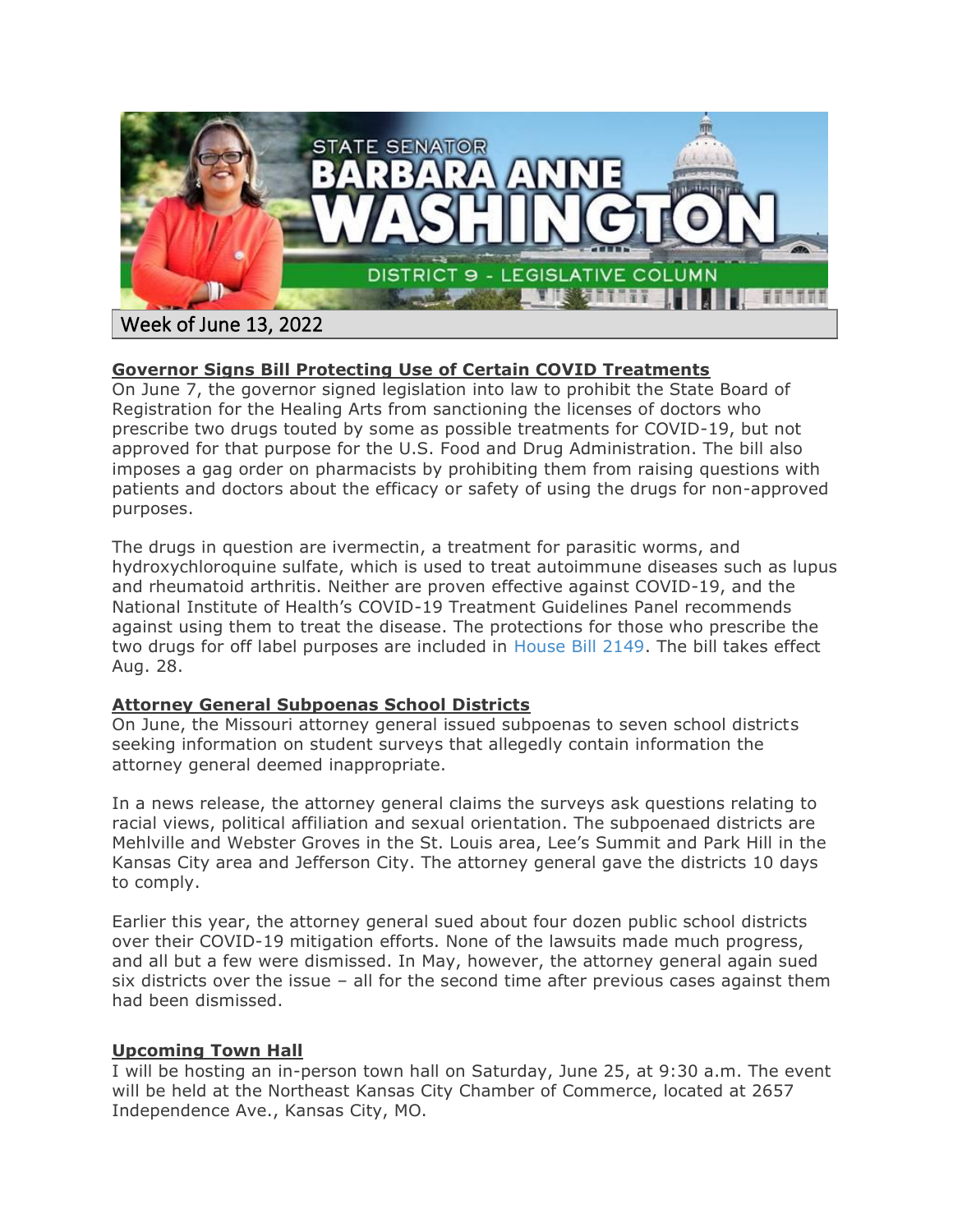Social distancing will be observed during the event, and breakfast will be served. For more information or to RSVP, please email [Brian.Farmer@senate.mo.gov](mailto:Brian.Farmer@senate.mo.gov) or call 573- 751-3158.



# **Registering to Vote Information**

If you are a Kansas City resident, please visit the [Kansas City Election Board](https://www.kceb.org/)  [website](https://www.kceb.org/) for more information on how to vote or where to register to vote. If you a resident of Jackson County, but not a Kansas City resident, please visit the [Jackson](https://jcebmo.org/voter-information/registration/)  [County Election Board website](https://jcebmo.org/voter-information/registration/) for more information.

| Place                    | <b>Address</b>                                | <b>Hours</b>      | Phone        |
|--------------------------|-----------------------------------------------|-------------------|--------------|
| City Clerk's Office      | 414 E. 12th St., 25th Floor 9am-5pm Mon.-Fri. |                   | 816-513-1313 |
|                          | Kansas City, MO, 64106                        |                   |              |
| Kansas City Election     | 30 W Pershing Road                            | 8am-5pm Mon.-Fri. | 816-842-4820 |
| <b>Board</b>             | Lower Level                                   |                   |              |
|                          | Kansas City, MO, 64108                        |                   |              |
| Kansas City MO           | 2400 Troost Ave, Ste.                         | 8am-5pm Mon.-Fri. | 816-513-6008 |
| <b>Health Department</b> | 4000 Kansas City, MO,                         |                   |              |
|                          | 64108                                         |                   |              |
| <b>State Building</b>    | $615$ E 13th St, 1st Floor                    | 8am-5pm Mon.-Fri. | 816-889-3193 |
|                          | Kansas City, MO, 64106                        |                   |              |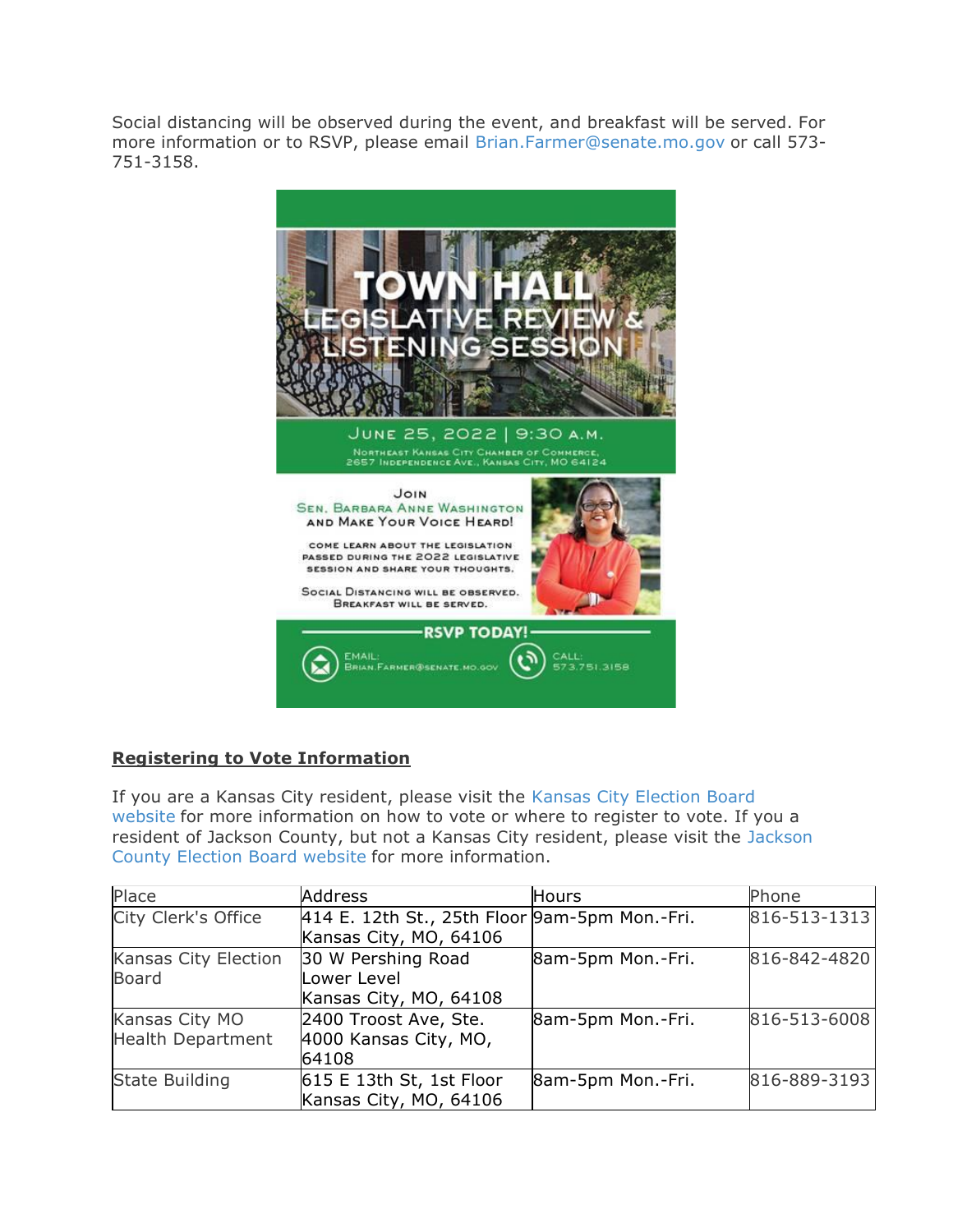| Central Library           | 14 W. 10th St.                                      | 9am-9pm Mon.-Wed.;                  | 816-701-3433 |
|---------------------------|-----------------------------------------------------|-------------------------------------|--------------|
|                           | Kansas City, MO, 64105                              | 9am-6pm Thurs.;                     |              |
|                           |                                                     | 9am-5pm Fri.;                       |              |
|                           |                                                     | 10am-5pm Sat.;                      |              |
|                           |                                                     | 1pm-5pm Sun.                        |              |
| <b>NAACP Headquarters</b> | 1601 E 18th St., Ste. 250<br>Kansas City, MO, 64108 | 9am-5pm Mon.-Fri.                   | 816-421-1191 |
| Delta Athenaeum           | 900 E Linwood Blvd.                                 | 5pm-8pm every 1st Mon. 816-916-1780 |              |
|                           | Kansas City, MO, 64109                              | of the month                        |              |
|                           |                                                     | 5pm-9pm every 1st                   |              |
|                           |                                                     | Tues. of the month                  |              |
|                           |                                                     | 10am-4pm every 1st Sat.             |              |
|                           |                                                     | of the month                        |              |
|                           |                                                     | 11am-4pm every 3rd                  |              |
|                           |                                                     | Sat. of the month                   |              |
| L.H. Bluford Branch       | 3050 Prospect Ave.                                  | 10am-8pm Mon.-Thurs.;               | 816-701-3482 |
| Library                   | Kansas City, MO, 64128                              | 10 am-5pm Fri.-Sat.;                |              |
|                           |                                                     | 1pm-5pm Sun.                        |              |
| Plaza Library             | 4801 Main St.                                       | 9am-9pm Mon.-Fri.;                  | 816-701-3481 |
|                           | Kansas City, MO, 64112                              | 10am-6 pm Sat.; 1pm-                |              |
|                           |                                                     | 6pm Sun.                            |              |
| Northeast Branch          | 6000 Wilson Road                                    | 9am-8pm Mon.-Thurs.;                | 816-701-3485 |
| Library                   | Kansas City, MO, 64123                              | 9am-6pm Fri.; 10am-                 |              |
|                           |                                                     | 5pm Sat.; 1pm-5pm                   |              |
|                           |                                                     | Sun.                                |              |
| Southeast Branch          | 6242 Swope Parkway                                  | 10am-7pm Mon.-Thurs.;               | 816-701-3484 |
| Library                   | Kansas City, MO, 64130                              | 10am-5pm Fri.-Sat.;                 |              |
|                           |                                                     | 1pm-5pm Sun.                        |              |
| <b>Blue Ridge Branch</b>  | 9253 Blue Ridge Blvd.                               | 9am-9pm Mon.-Thurs.;                | 816-761-3382 |
| Library                   | Kansas City, MO, 64138                              | 9am-6pm Fri.; 9am-5pm               |              |
|                           |                                                     | Sat.;                               |              |
| Raytown City Hall         | 10000 E 59th St.                                    | 8am-5pm Mon.-Fri.                   | 816-737-6000 |
|                           | Raytown, MO 64133                                   |                                     |              |
| Mid-Continent Public      | 6131 Raytown Road                                   | 9am-6pm Fri.;                       | 816-353-2052 |
| Library                   | Raytown, MO 64133                                   | 10am-6pm Sat.; 1pm-                 |              |
|                           |                                                     | 5pm Sun.                            |              |
| Vocational                | 8800 E 63rd St., Ste. 260                           | 8am-4:30pm Mon.-Fri.                | 816-743-8730 |
| Rehabilitation            | Raytown, MO 64133                                   |                                     |              |
|                           |                                                     |                                     |              |
|                           |                                                     |                                     |              |

### **Negro Leagues Baseball Museum Special License Plate**

During the 2021 legislative session, lawmakers passed [Senate Bill 189,](https://www.senate.mo.gov/21info/bts_web/Bill.aspx?SessionType=R&BillID=54246225) which I was proud to sponsor. This legislation creates a special license plate for the Negro Leagues Baseball Museum. Anyone interested in supporting this Kansas City gem can apply for the license plate by following these steps:

1. Make a \$10 donation to the Negro Leagues Baseball Museum.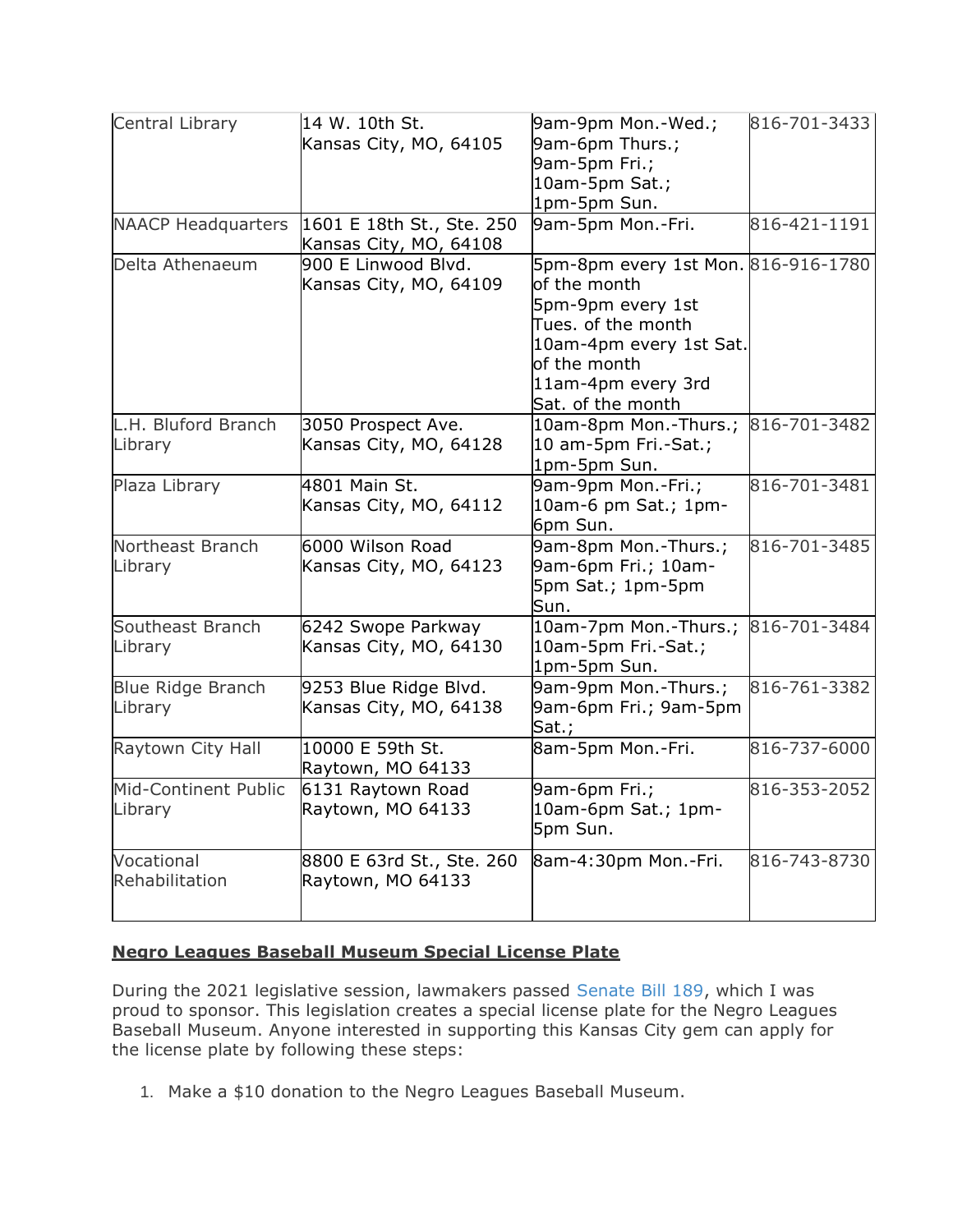- $\circ$  Donations can be made directly to the museum or by sending the museum a check upon submitting your application. Be sure to get a receipt for your contribution.
- $\circ$  Complete the 1716 form to apply for the specialty license plate. This form can be found at [dor.mo.gov/motor-vehicle/plates/personalized-specialty.html.](https://dor.mo.gov/motor-vehicle/plates/personalized-specialty.html)
- o When completing the form, select "other" and fill in that you are applying for the Negro Leagues Baseball Museum plate.
- o Send your application, along with your \$10 museum donation (or the receipt for your donation), and your \$15 standard plate application fee to the museum at 1616 E. 18th St., KCMO 64108.

# **CORONAVIRUS UPDATE**

As of April 9, 2021, anyone age 5 and up is eligible to receive a COVID-19 vaccine. Please contact your local pharmacy or health care provider for information on how best to receive one of the available vaccines. For more information about the vaccine in Missouri, please visit [covidvaccine.mo.gov.](https://covidvaccine.mo.gov/)

University Health is now providing Pfizer, Moderna and J & J booster shots for COVID-19. The CDC approved a booster shot for any adult who received their first two doses of the Pfizer or Moderna vaccine at least six months ago, or for any adult who received a single dose of the J & J vaccine at least two months ago. If you are eligible, you can schedule an appointment by calling 816-404-CARE or walk in to University Health (2211 Charlotte St., KCMO 64108) or University Health Lakewood Medical Center (7900 Lee's Summit Road, KCMO 64139). The COVID-19 vaccine is available for children ages 5-12 at these two locations as well. Patients may make an appointment with their child's provider at the Med/Ped's clinic at UHTMC or the Family Medicine Clinic at UHLMC. Additional vaccine information, including free transportation info, is available at [www.universityhealthkc.org/covid-19/covid-19-vaccine/.](http://www.universityhealthkc.org/covid-19/covid-19-vaccine/)

The Jackson County Health Department also has numerous vaccine and testing clinics available. For more information, please visit [jacohd.org.](https://jacohd.org/)

The Center for COVID Recovery is open to treat patients who experience long-term effects from the virus. For more information, visit [universityhealthkc.org/covid-](https://www.universityhealthkc.org/covid-19/center-for-covid-recovery/)[19/center-for-covid-recovery;](https://www.universityhealthkc.org/covid-19/center-for-covid-recovery/) please share this information with anyone who continues to struggle after a positive COVID-19 diagnosis.

Thank you for your vote of confidence to serve the people of the 9th District in the Missouri Senate. In an effort to keep you up-to-date with my legislation or other proposed measures, please feel free to visit my website at [senate.mo.gov/Washington.](https://www.senate.mo.gov/mem09/) I appreciate your active interest in your community and encourage your participation in the legislative process. Should you need assistance with state matters, please feel free to contact my office at (573) 751-3158.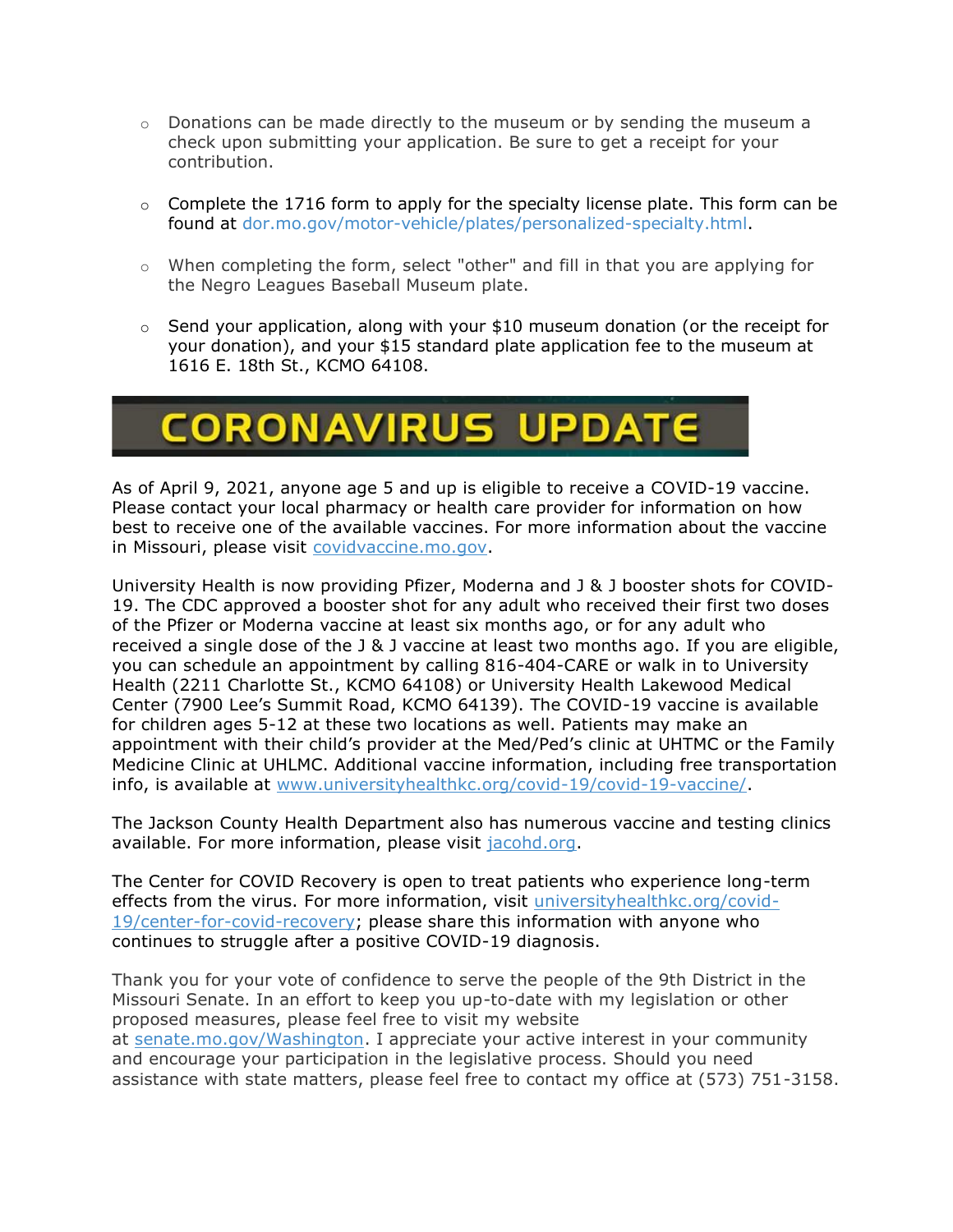| <b>Bill Number</b>     | <b>Description</b>                                                                                              | <b>Status</b>                                                                                                       |
|------------------------|-----------------------------------------------------------------------------------------------------------------|---------------------------------------------------------------------------------------------------------------------|
| <b>Senate Bill 717</b> | Authorizes a tax credit for urban farms<br>located in a food desert                                             | Voted Do Pass by<br>Senate Economic<br>Development<br>Committee                                                     |
| <b>Senate Bill 718</b> | Designates the third week of<br>September as "Historically Black<br>College and University Week" in<br>Missouri | Truly Agreed To and<br><b>Finally Passed</b>                                                                        |
| <b>Senate Bill 719</b> | Authorizes a tax credit for the<br>purchase of certain homes                                                    | Second Read and<br>Referred to Senate<br>Ways and Means<br>Committee                                                |
| <b>Senate Bill 793</b> | Creates provisions relating to<br>expungement for certain marijuana<br>offenses                                 | Second Read and<br>Referred to Senate<br>Judiciary and Civil and<br>Criminal Jurisprudence<br>Committee             |
| <b>Senate Bill 794</b> | Modifies provisions relating to medical<br>marijuana program participants in<br>family court matters            | Voted Do Pass<br>by Senate Seniors,<br>Families, Veterans and<br><b>Military Affairs</b><br>Committee               |
| <b>Senate Bill 795</b> | Modifies provisions relating to law<br>enforcement officer use of force                                         | Second Read and<br>Referred to Senate<br>Judiciary and Civil and<br>Criminal Jurisprudence<br>Committee             |
| <b>Senate Bill 854</b> | Modifies provisions relating to<br>reporting requirements of law<br>enforcement agencies                        | Second Read and<br>Referred to Senate<br>Transportation,<br>Infrastructure and<br><b>Public Safety</b><br>Committee |
| <b>Senate Bill 855</b> | Establishes the "Cronkite New Voices<br>Act" to protect the freedom of press in<br>school-sponsored media       | Second Read and<br>Referred to Senate<br><b>Education Committee</b>                                                 |
| <b>Senate Bill 856</b> | Modifies provisions relating to the<br>expungement of records                                                   | Second Read and<br>Referred to Senate<br>Judiciary and Civil and<br>Criminal Jurisprudence<br>Committee             |
| <b>Senate Bill 896</b> | Modifies provisions relating to<br>probation and parole for certain<br>offenders                                | Second Read and<br>Referred to Senate<br>Judiciary and Civil and                                                    |

# **[Senator Washington's Sponsored Legislation for 2022](https://www.senate.mo.gov/22info/bts_web/sponsoredby.aspx?SessionType=R&legislatorid=451)**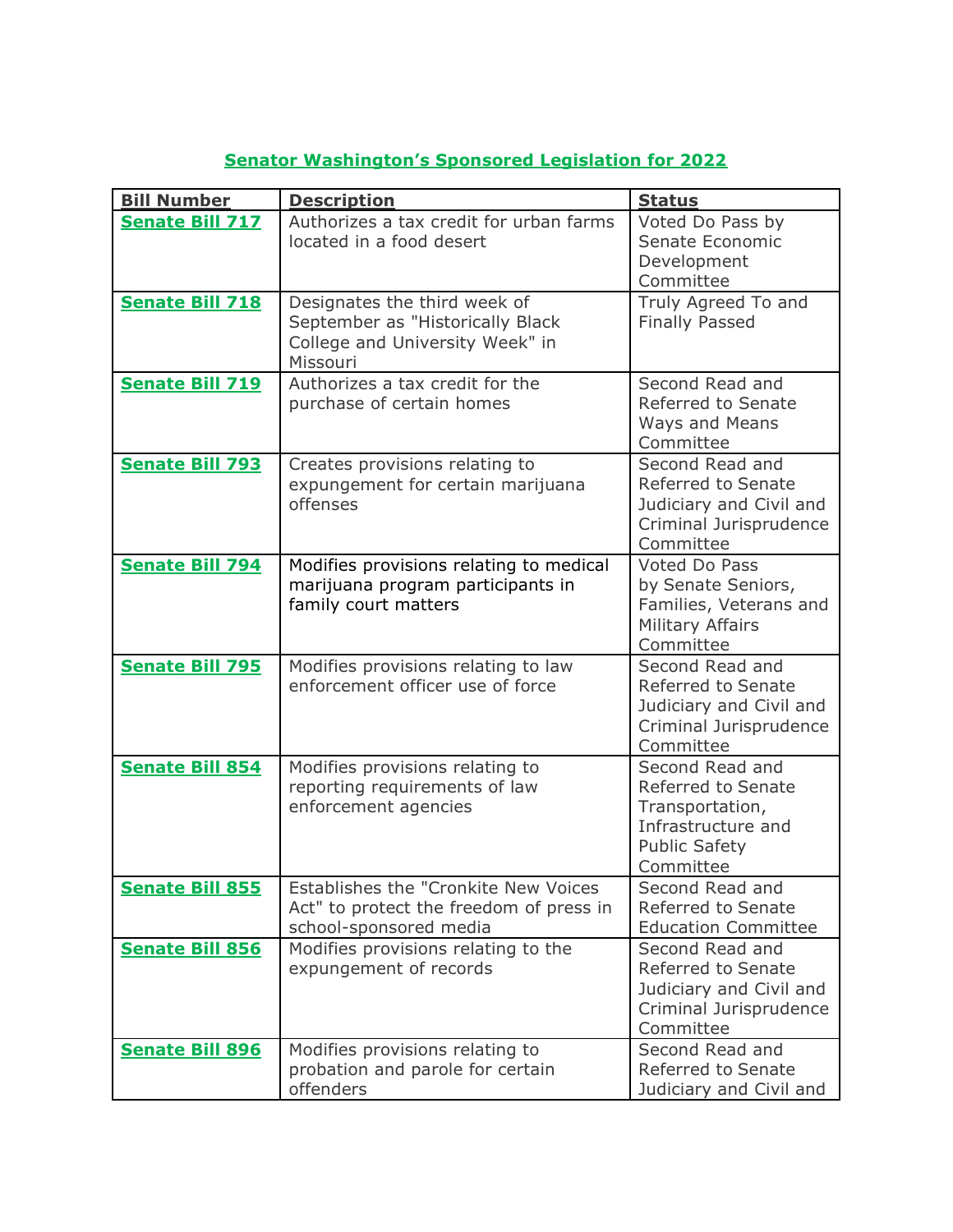|                                   |                                                                                                                                      | Criminal Jurisprudence<br>Committee                                                                     |
|-----------------------------------|--------------------------------------------------------------------------------------------------------------------------------------|---------------------------------------------------------------------------------------------------------|
|                                   |                                                                                                                                      |                                                                                                         |
| <b>Senate Bill 897</b>            | Authorizes a sales tax exemption for<br>feminine hygiene products                                                                    | Second Read and<br>Referred to Senate<br>Ways and Means<br>Committee                                    |
| <b>Senate Bill 898</b>            | Allows a museum property tax levy to<br>be used for certain museums                                                                  | Second Read and<br>Referred to Senate<br>Local Government and<br><b>Elections Committee</b>             |
| <b>Senate Bill 994</b>            | Creates new provisions prohibiting<br>discrimination based on hairstyles                                                             | Formal Calendar for<br>Senate Bills for<br>Perfection                                                   |
| <b>Senate Bill 995</b>            | Modifies provisions relating to parole<br>eligibility                                                                                | Second Read and<br>Referred to Senate<br>Judiciary and Civil and<br>Criminal Jurisprudence<br>Committee |
| <b>Senate Bill</b><br>1094        | Modifies provisions relating to wrongful<br>convictions                                                                              | Voted Do Pass<br>by Senate Judiciary<br>and Civil and Criminal<br>Jurisprudence<br>Committee            |
| <b>Senate Bill</b><br>1130        | Modifies provisions relating to earned<br>compliance credits for probation                                                           | Voted Do Pass<br>by Senate Judiciary<br>and Civil and Criminal<br>Jurisprudence<br>Committee            |
| <b>Senate Bill</b><br>1145        | Establishes the third full week in<br>September as "Sickle Cell Awareness<br>Week" in Missouri                                       | Voted Do Pass by<br>Senate Progress and<br>Development<br>Committee                                     |
| <b>Senate Bill</b><br><u>1146</u> | Modifies provisions relating to organ<br>donation                                                                                    | Voted Do Pass by<br>Senate Progress and<br>Development<br>Committee                                     |
| <b>Senate Bill</b><br>1147        | Requires the MO HealthNet Division to<br>conduct an annual review of services<br>available for enrollees with sickle cell<br>disease | Voted Do Pass by<br>Senate Health and<br><b>Pensions Committee</b>                                      |
| <b>Senate Bill</b><br>1172        | Modifies provisions relating to sales tax<br>revenues for certain transportation<br>authorities                                      | Second Read and<br>Referred to Senate<br>Local Government and<br><b>Elections Committee</b>             |
| <b>Senate Bill</b><br><u>1193</u> | Modifies provisions relating to electric<br>vehicle tax credits                                                                      | Second Read and<br>Referred to Senate<br>Economic                                                       |